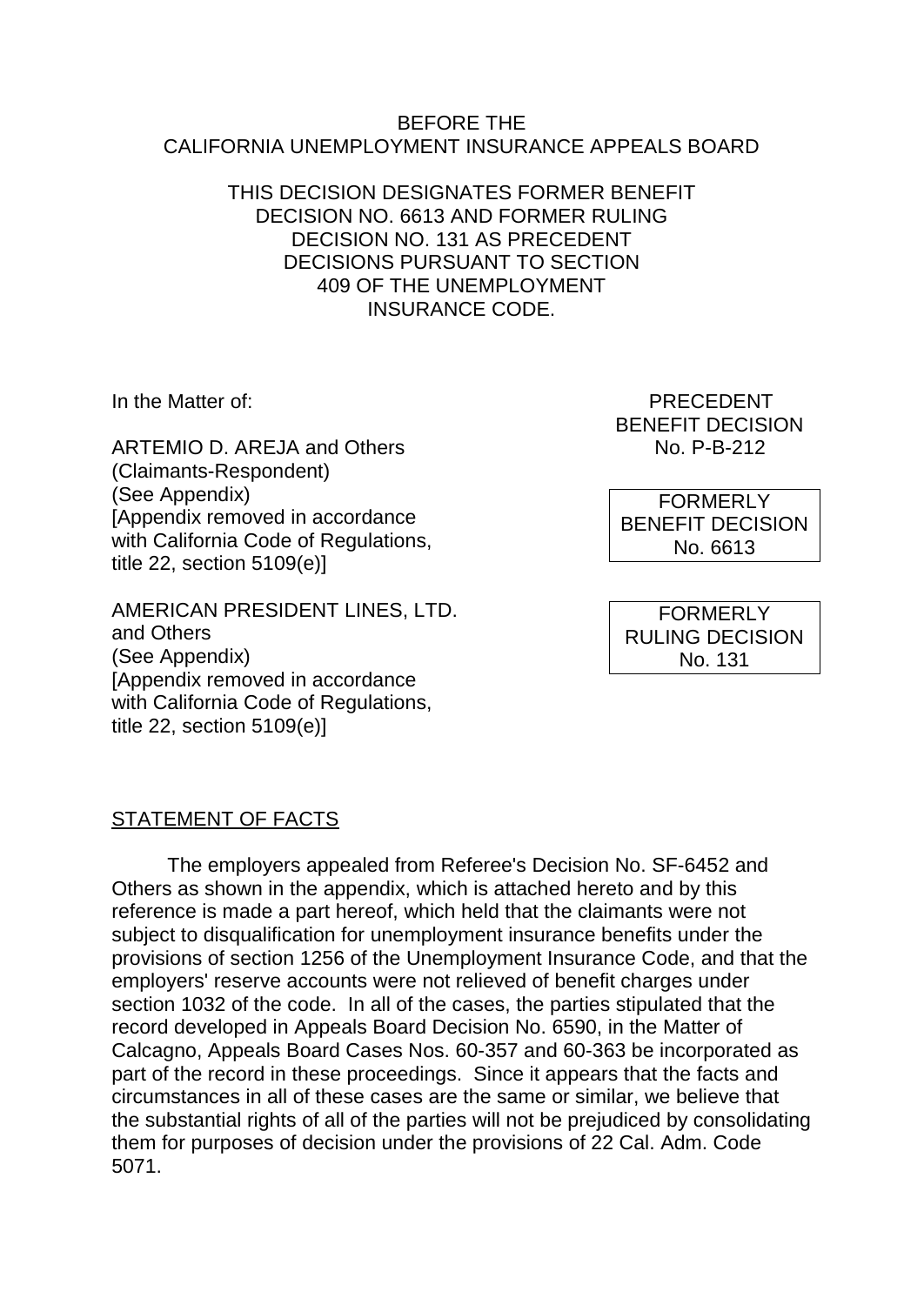All of the claimants concerned in these proceedings regularly earned their livelihood in the maritime industry performing services aboard vessels. All of the claimants are members of either the Marine Cooks and Stewards Union, the Sailors Union of the Pacific, or the Marine Firemen, Oilers, Wipers and Watertenders Union.

Prior to 1959 the unions had promulgated certain shipping rules regulating the periods of employment in order to spread the available work among the union members. These rules were not a part of the collective bargaining agreements then in effect between the unions and the various shipping companies.

It appeared to union officials and to the shipping companies, in view of recent decisions of the National Labor Relations Board, that the hiring practices then in effect might he questionable in a technically legal sense. In order to avoid possible penalties, the unions promulgated new shipping rules which were ratified by the memberships. Also, because of the possibility of penalties against them, the shipping companies, including the employers herein, adopted the new shipping rules as part of the collective bargaining agreements. The employers were represented in the negotiations for the collective bargaining agreements by the Pacific Maritime Association.

Effective January 1, 1959, the shipping rules of the Marine Cooks and Stewards Union were incorporated into the collective bargaining agreement between that union and the employers; effective February 9, 1959, the shipping rules of the Sailors Union of the Pacific were incorporated into the collective bargaining agreement between that union and the employers; and, effective December 15, 1959, the shipping rules of the Marine Firemen, Oilers, Wipers and Watertenders Union were incorporated into the collective bargaining agreement between that union and the employers.

Under the new shipping rules, insofar as applicable here, seamen were classified on the basis of length of employment in the industry into various groups having certain employment rights based upon seniority in the industry. Although the method of computing seniority, the designation of classifications, and the duration of employment vary somewhat, the shipping rules included in the contract between the Marine Cooks and Stewards Union and the employers are typical. They provide in part as follows: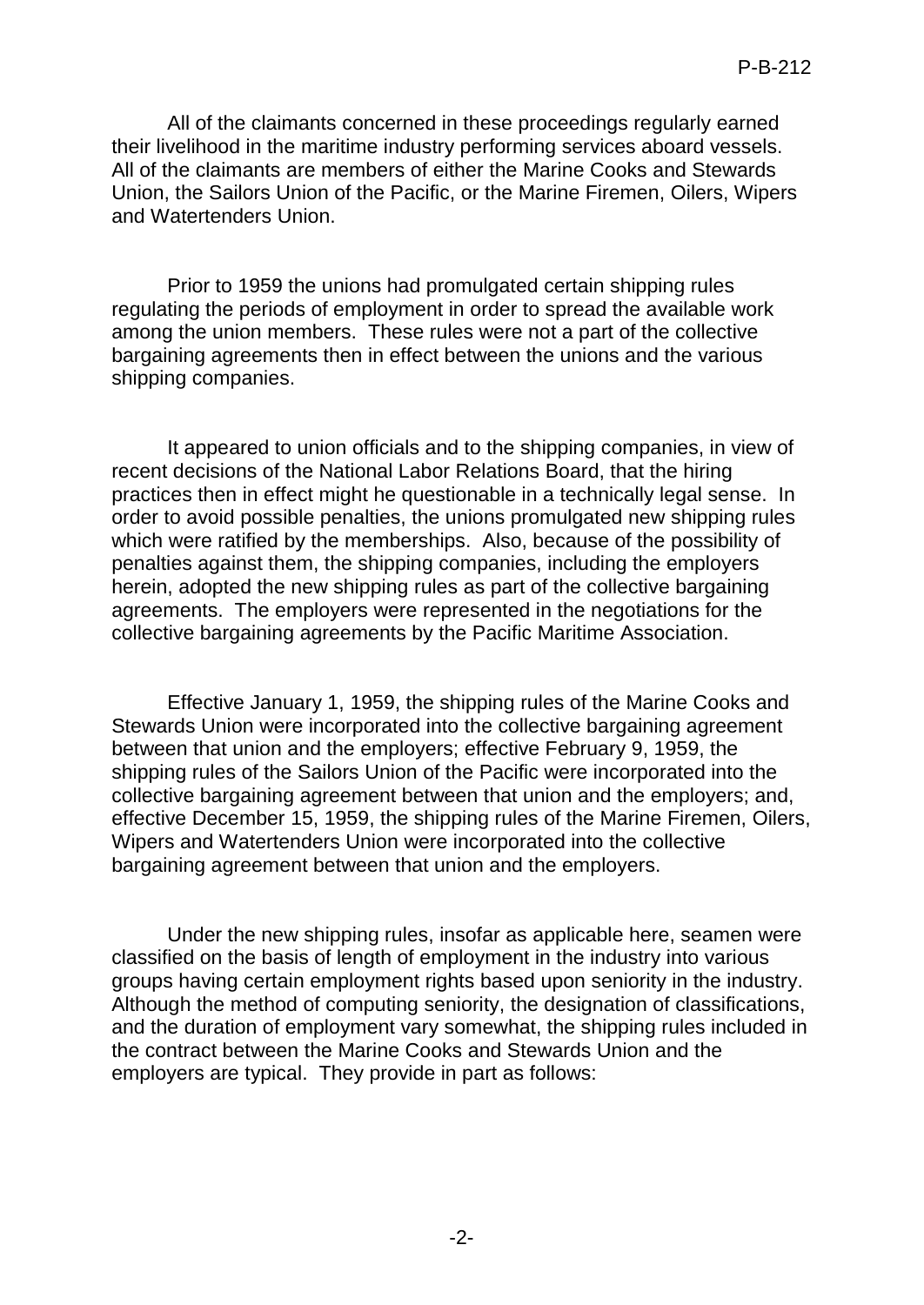"6. Seniority employment rights are as follows:

"(a) A seaman with a Class A seniority rating may remain employed on any vessel to which he is shipped so long as he he desires to remain and the employer desires to retain him; . . .

"(b) A seaman with a Class B seniority rating shall be required to get off the vessel after completing a voyage during which he shall have completed 180 days of continuous employment.

"(c) A seaman with a Class C seniority rating or who was shipped on a non-seniority basis shall be required to get off the vessel on termination of the voyage during which he completes 60 days of continuous employment."

\* \* \*

"9. Within each class of seniority rating seamen shall be shipped on a rotary basis in accordance with the length of time they have been unemployed. The man unemployed longest shall be shipped first . . . ."

\* \* \*

"(f) Men will be shipped only if qualified for the job called.

"(g) In cases where jobs must be filled immediately and no qualified registrant having Class A, Class B, or Class C seniority rating bids for the job, the dispatcher shall ship the non-seniority registrant with the oldest registration who has the necessary qualifications for the job."

\* \* \*

"12. All jobs called into the union hiring halls in Groups 1, 2 and 3, according to the Agreement between the Companies and the Union, shall be placed on the shipping board and announced over the loud speaker. Jobs shall be shipped in accordance with the following procedure:

\* \* \*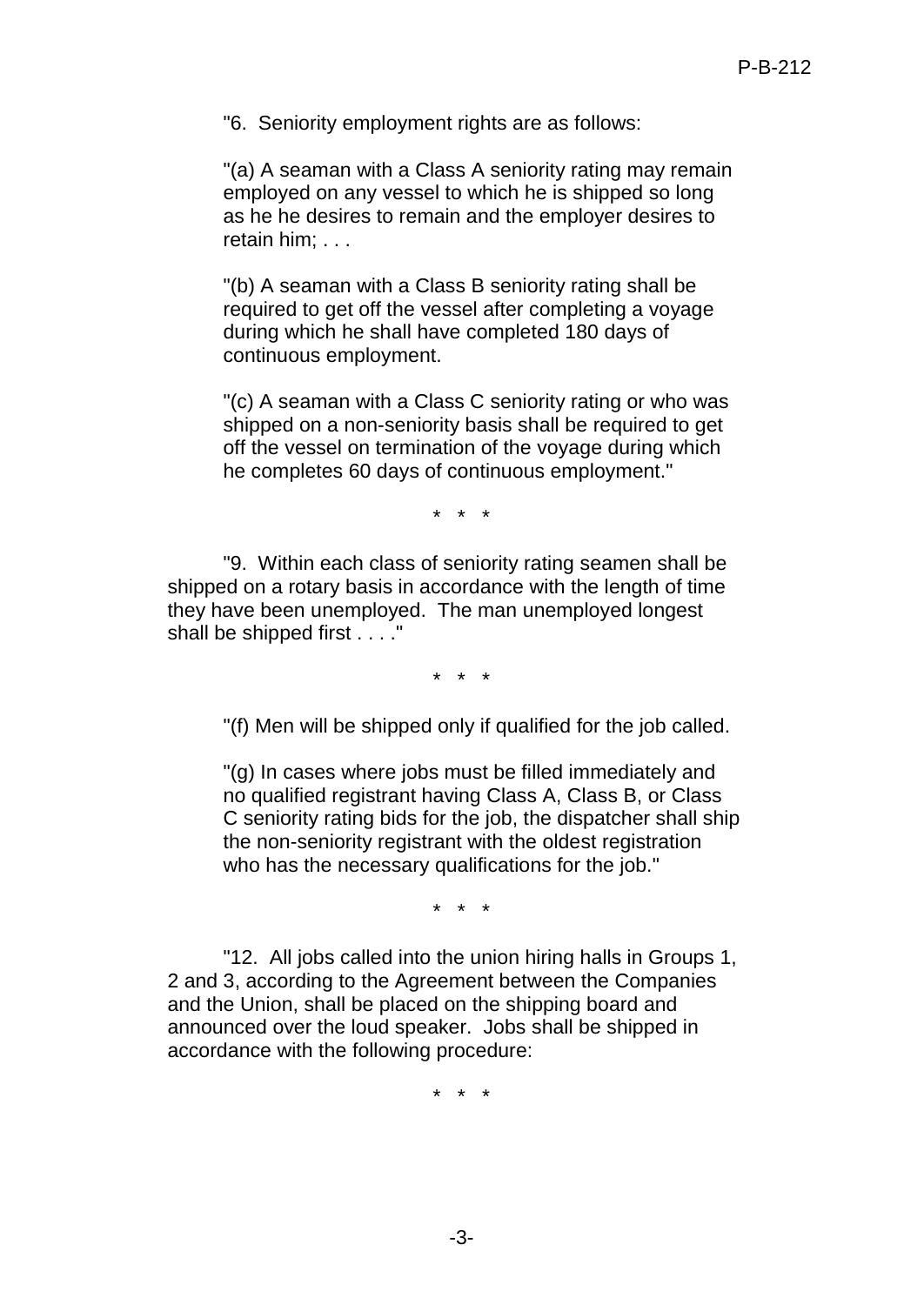"(b) The qualified registrant in the highest of Class A, Class B, or Class C seniority rating, with the oldest shipping date within his seniority rating, shall be shipped first."

\* \* \*

"30. (a) These Shipping Rules shall apply to all registrants at the MCS-AFL hiring halls.

"(b) These Shipping Rules shall apply to all Signatory Employers. Every employer is a Signatory Employer under these rules who authorizes the Association to execute these rules on its behalf or who executes a counterpart of these Shipping Rules.

"31. These Shipping Rules may be amended . . . but no amendment in such form shall either modify the basic principle of fair and lawful rotary shipping in accordance with reasonable seniority ratings . . . ."

The employment of each of the claimants concerned heroin terminated under the provisions of the shipping rules contained in the collective bargaining agreements and each filed claims for unemployment benefits in local offices of the department, effective on dates as shown in the appendix. The department held the claimants not subject to disqualification under code section 1256 and ruled that the employers' reserve accounts were not relieved of benefit charges under code section 1032.

It is the employer's contention that, since the shipping rules under which the claimants' employment terminated were initially union rules to which members adhered by their own choice and which were later included in collective bargaining agreements only because of the insistence of the claimants through their union representatives, the claimants, in effect, voluntarily left their most recent work without good cause. It is the claimants' contention that they were laid off by the employer because of the seniority provisions of the shipping rules.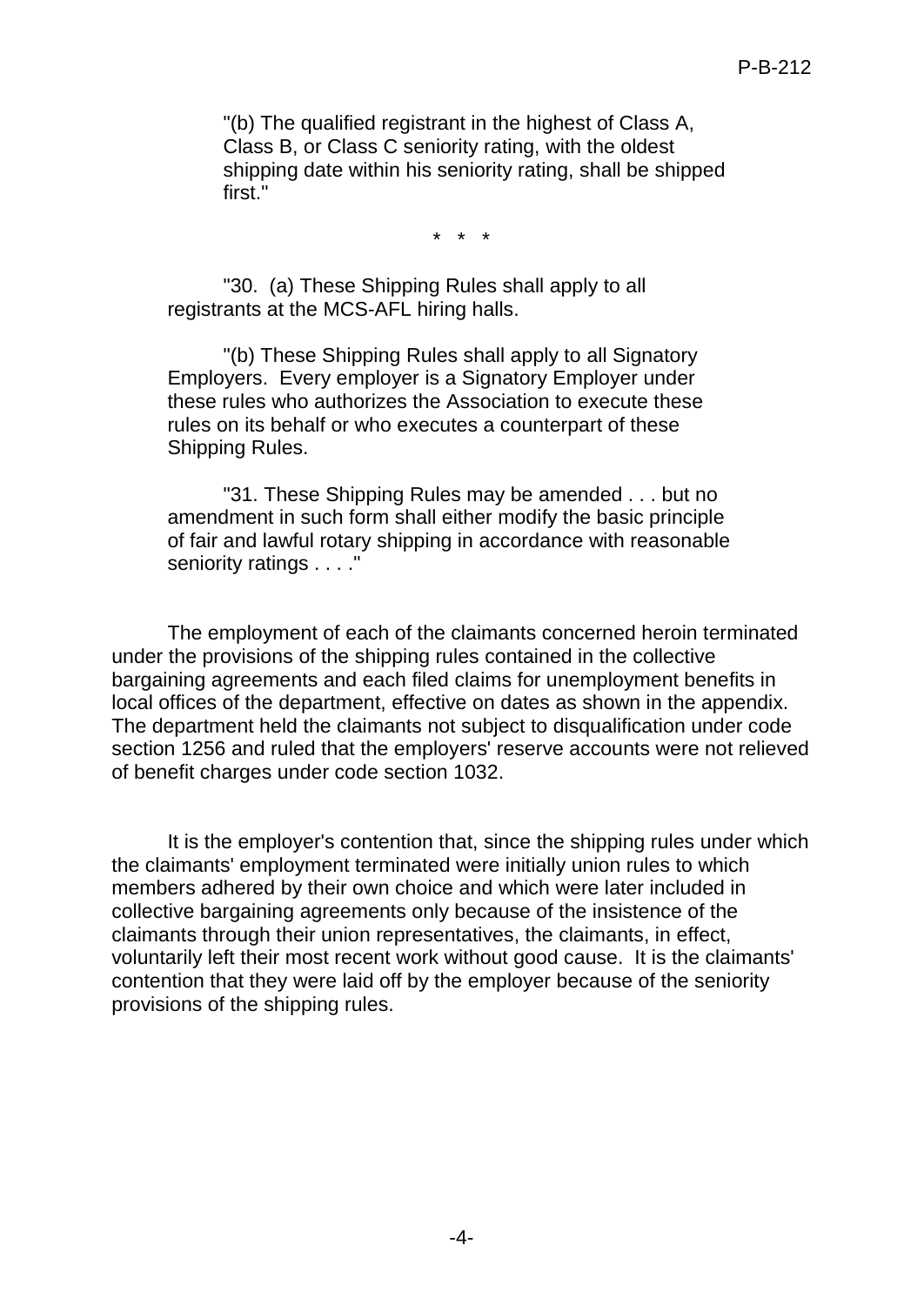# REASONS FOR DECISION

Section 1256 of the Unemployment Insurance Code provides in part that an individual is disqualified for benefits if he has voluntarily left his most recent work without good cause. Section 1032 of the code provides that an employer's account may be relieved of benefit charges if it is ruled that the individual left the employer's employ voluntarily and without good cause.

In Benefit Decision No. 6590, the record of which has been incorporated into the record of the instant cases by stipulation of the parties, we considered the eligibility of a claimant for benefits whose employment terminated under the identical provisions contained in the collective bargaining agreement relating to the Maritime Cooks and Stewards Union herein involved. We reviewed our prior decisions involving the eligibility for benefits of seamen and indicated that where the collective bargaining agreement provided for continuing employment but the union shipping rules, not a part of the agreement, limited the period of employment and the claimant left work in compliance with the union rules, this was a voluntary leaving of work without good cause (Benefit Decision No. 5078). Contrariwise, where the employer took the initiative and terminated the employment relationship while the claimant was still willing to offer his services to the employer, we then held the termination of employment was to be viewed as a discharge (Benefit Decisions Nos. 5929, 5030, 5441, and 5446). We then considered the facts presented in Benefit Decision No. 6590 and stated:

"The present case differs factually from the situations previously considered in that the shipping rules, in modified form, have become a part of the collective bargaining agreement of which the employer is a signatory."

\* \* \*

"The collective bargaining agreement is equally binding upon both of the parties here herein (Barber v. California Employment Stabilization Commission, et al. (1954) (hearing denied February 24, 1955) 130 Cal. App. 2d 7, 278 P 2d 762). We must therefore consider the pertinent provisions of the agreement in order to determine the category within which the claimant's separation from work falls. Under the terms of the contract, the claimant agreed to furnish his services to the employer for a limited time; and the employer agreed to provide work for the claimant for the same limited time.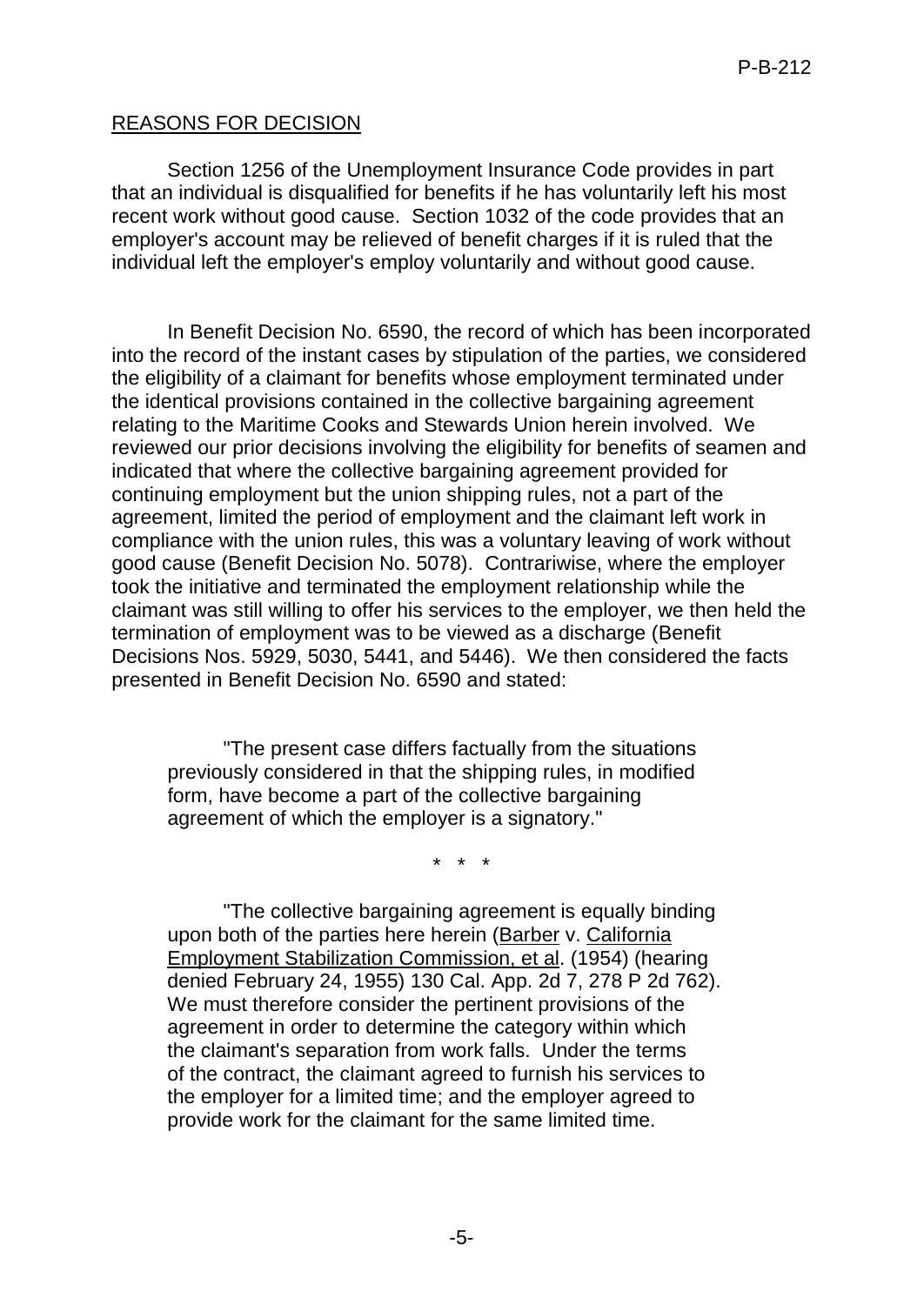Neither party could do more without violating the terms of the collective bargaining agreement. Under these circumstances, we conclude that the employment relationship ended in accordance with the terms of the agreement. Since there was no leaving of work voluntarily without good cause, and no discharge for misconduct connected with the work, section 1256 of the code is not applicable. The same conclusion applies to section 1030 of the code (Ruling Decisions Nos. 1 and 13). Therefore, the employer's account may not be relieved of charges under section 1032 of the code."

We further stated:

"The employer has cited Regal Pale Brewing Company v. California Unemployment Insurance Appeals Board, et al. San Francisco Superior Court No. 474268 in support of its contention that the claimant left his work without good cause. In Regal Pale there was a collective bargaining agreement which provided that the employees retire at designated ages. An employee retired as provided by the agreement; and the court held that he had voluntarily left his work.

"In our opinion, the principle expressed in Regal Pale is not yet settled in this state. A similar case (Douglas Aircraft Company, Inc. v. California Unemployment Insurance Appeals Board, et al., Los Angeles Superior Court No. 72114) is now under appeal to the appellate courts. Under the circumstances, we consider ourselves not obliged to extend the principles expressed in Regal Pale to the situation in this case."

Subsequent to the issuance of Benefit Decision No. 6590 (November 6, 1959), the District Court of Appeal entered its decision in (Douglas Aircraft Company, Inc. v. California Unemployment Insurance Appeals Board, et al., 180 ACA 664, 4 Cal. Rptr. 723 (hearing denied by the California Supreme Court on June 29, 1960). Since this is a final decision, we believe that we are now obligated to review the position we took in Benefit Decision No, 6590 in order to determine whether the result we reached is consistent with the views expressed by the court in the Douglas case.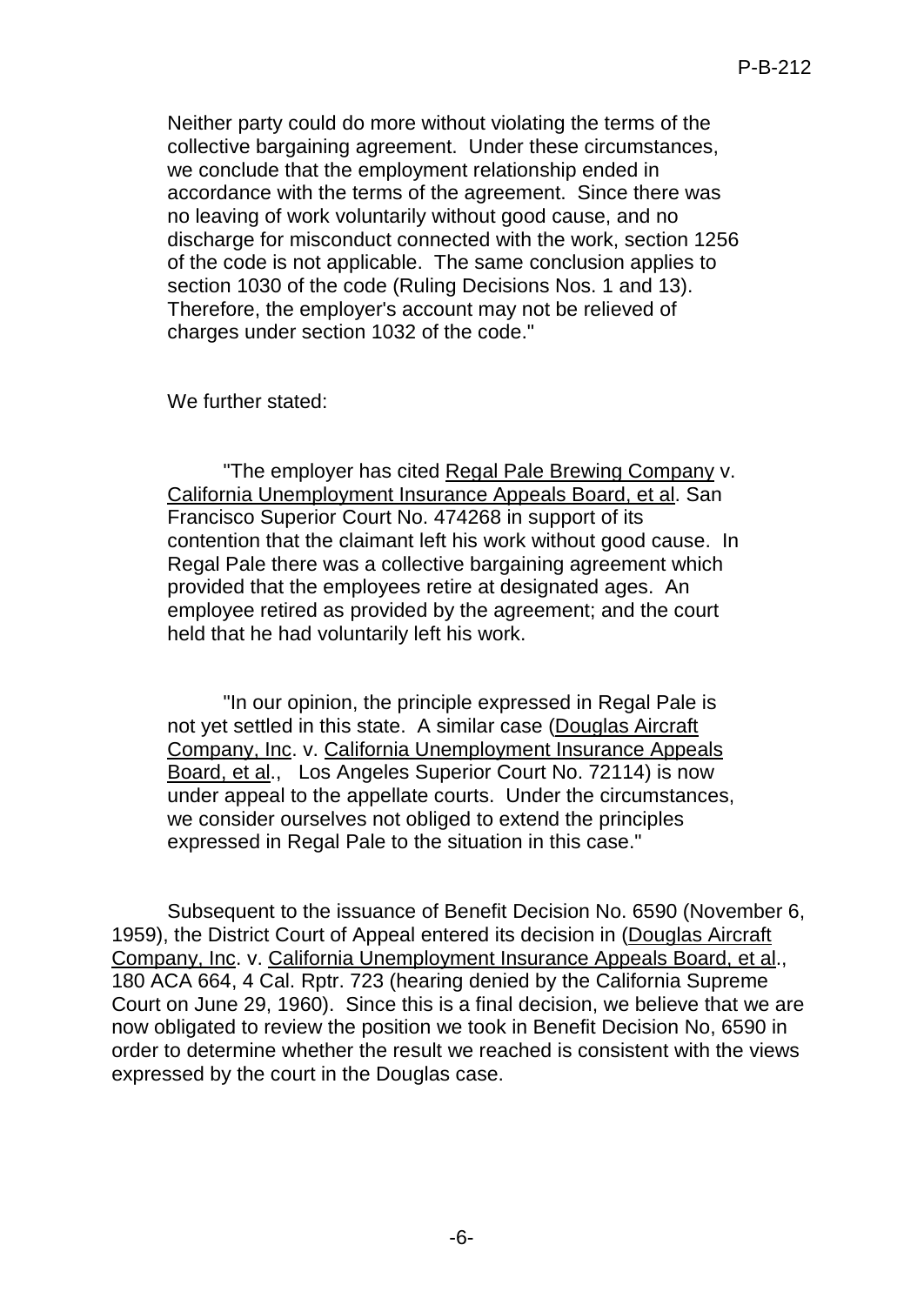The claimant in the Douglas case had been an employee of Douglas Aircraft Company, Inc. since 1955. While she was so employed, she was a member of a union which entered into a collective bargaining agreement with the employer. This agreement contained a provision, initially proposed by the employer, specifying that a pregnant employee "shall not be permitted to remain at work . . . beyond the end of the fourth month of pregnancy; and that when it becomes necessary at said time for a female employee to discontinue her employment she may voluntarily terminate; or if she has been in the employ of the company for at least one year, she may apply for formal leave of absence. . . ." The claimant became pregnant and when she had worked the four months permissible under the agreement, she applied for and was granted a pregnancy leave of absence. She remained in good health and subsequently filed a claim for benefits. The principal issues to which the court directed itself were whether the claimant had "voluntarily" left her most recent work within the meaning of section 1256 of the code, and whether the charges made against the employer's account should be removed under section 1032 of the code. After concluding that the claimant had in fact "left her most recent work" the court stated:

"The crux of the matter is whether or not the leaving herein was 'voluntary,' where the pregnant employee was required to leave her work by reason of the provisions of a collective bargaining agreement between her employer and a labor union of which she was a member. This question has never been passed upon by a court of appellate jurisdiction in California and the matter is one of first impression in this state. However, this and the closely related question as to whether an employee's leaving was 'voluntary' where the collective bargaining agreement required him to retire at a certain age have been passed upon by courts of record in New Jersey and Pennsylvania; and it is held in said states that the employee's leaving under such circumstances was 'involuntary'. . . ." (Citations omitted)

The court quoted with approval the following language of the Pennsylvania Supreme Court in Warner Co. v. Unemployment Comp. Bd. of Review, 153 A 2d 906:

". . . the collective bargaining agreement should not control in determining the eligibility of a retired employee for unemployment compensation; rather, the factual matrix at the time of separation should govern.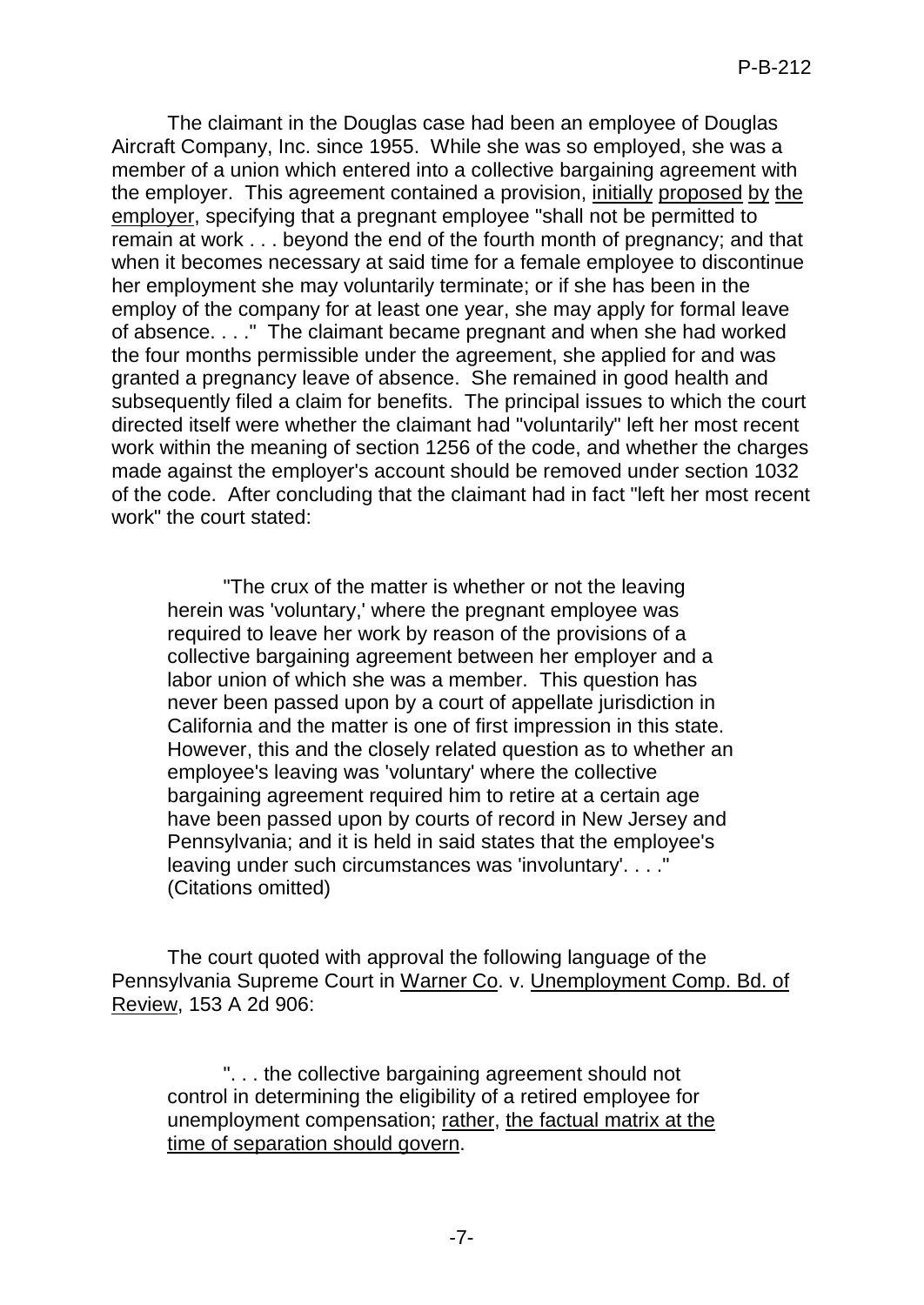And in Smith v. Unemployment Compensation Bd. of Review (Pa. Supreme Court) 154 A. 2d 492:

"Here, although the pregnancy provision is a binding condition of employment, it cannot in any way thwart the appellant's right to unemployment benefits. The appellant was willing and able to work; and when her employment was discontinued, it was against her will. Therefore, she did not 'voluntarily leave' work as far as her state-granted employment benefits are concerned."

The court further noted that, in the Smith case, it was held that it was immaterial whether the provisions prohibiting a female employee from continuing at work beyond the fifth month of pregnancy was a contractual part of the collective bargaining agreement or whether it was a private agreement between the employee and the employer.

Again, in Campbell Soup Co. v. Board of Review, etc. (N. J. Supreme Court), 100 A. 2d 287, the court stated:

"If the inquiry is isolated to the time of termination, plainly none of the claimants left voluntarily in the sense that on his own he willed and intended . . . to leave is job. . . . They left because they had no alternative but to submit to the employer's retirement policy, however that policy as presently constituted was originated. Their leaving in compliance with the policy was therefore involuntary. . . ."

In the Douglas case, the court further stated:

"There is not the slightest doubt, of course, that a collective bargaining agreement is ordinarily to be regarded as the union member's own voluntary act, and that the provisions of such a collective bargaining agreement are binding on an employee who is a member of the union as well as on the employer. The New Jersey and Pennsylvania cases all recognize the binding effect of a collective bargaining agreement between the employer and the employee inter se;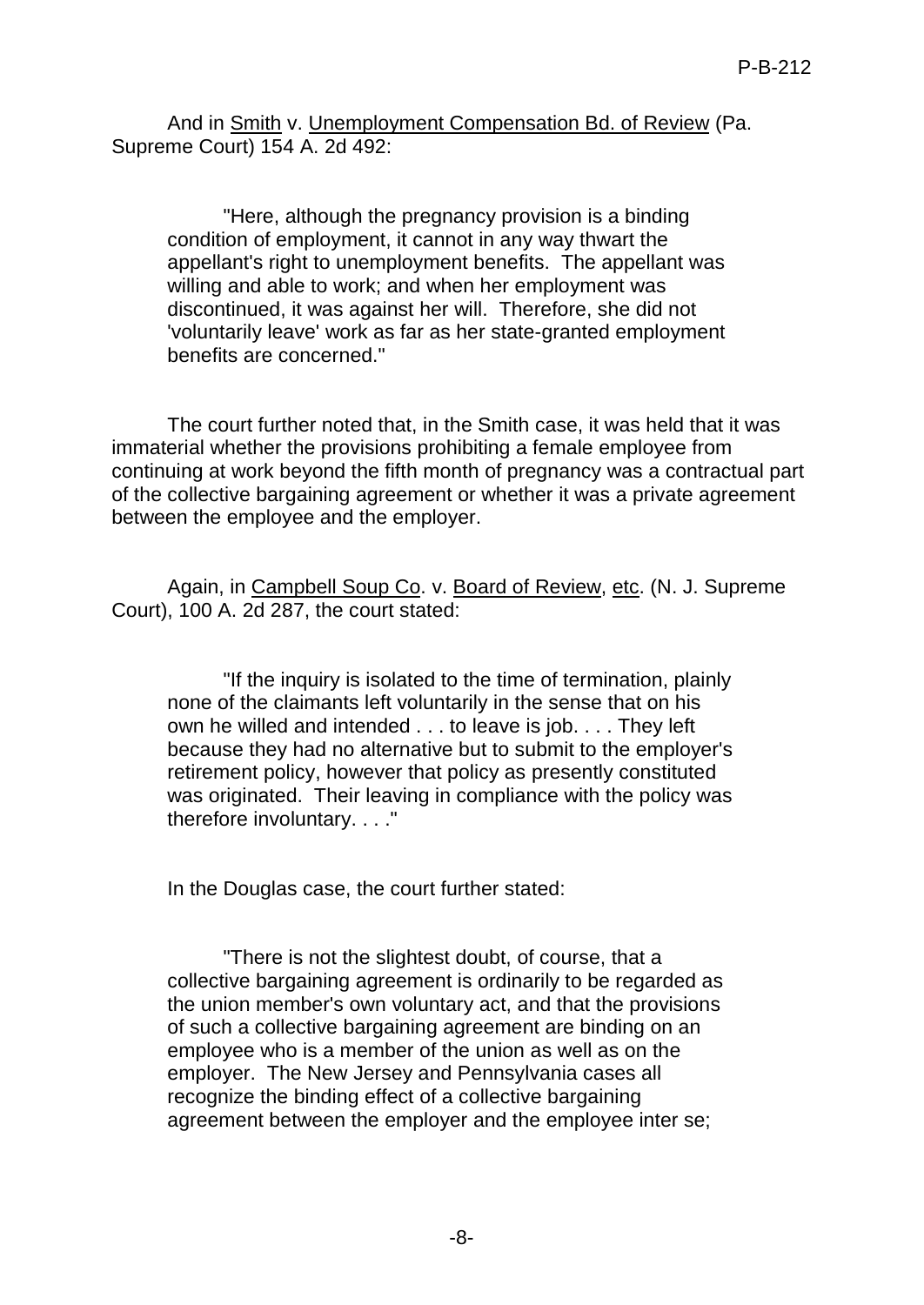and such is, of course, also the established law in California as respondent points out. (Chavez v. Sargent, 52 Cal. 2d 162, 197-198)"

\* \* \*

"The binding effect of the provisions of the collective bargaining agreement was not involved, but only the separate and different question as to whether the employee . . . upon taking a required leave of absence for pregnancy in this case was entitled to statutory unemployment benefits subsequent to the retirement. The provisions of the collective bargaining agreement . . . were silent as to said matter; and, as stated in Smith v. Unemployment Compensation Bd. of Review, supra, 154 A. 2d 492, such contract cannot be construed to deprive an employee of a statutory right to unemployment compensation. Indeed, and as pointed out in Campbell Soup Co. v. Board of Review, etc., supra, 100 A. 2d 287, the provisions of a collective bargaining agreement cannot be construed as constituting a waiver of a statutory right to unemployment compensation without rendering such provisions illegal in New Jersey, as would also be the case in California under the provisions of section 1342 of the Unemployment Insurance Code."

There are grounds upon which Benefit Decision No. 6590 may be distinguished from the Douglas case. For example, in Benefit Decision No. 6590, the contract of employment was for a fixed and determinable period, whereas in Douglas, the contract of employment was for an indeterminate period of time. In Benefit Decision No. 6590, it was contemplated that there would be a complete severance of the employment relationship upon completion of the contract, whereas in Douglas, the parties contemplated only a temporary cessation of work with the expectation that the employee would resume her work following expiration of her authorized leave of absence. Despite these factual distinctions, we are of the opinion that the rationale of the Douglas case is applicable herein.

In the instant cases, as in Benefit Decision No. 6590, the provisions of the collective bargaining agreement required that the claimants "get off the vessel after completing a voyage" during which they shall have completed a fixed number of days of continued employment. Thus, the leaving of work was in compliance with the agreement and must, under the Douglas case,